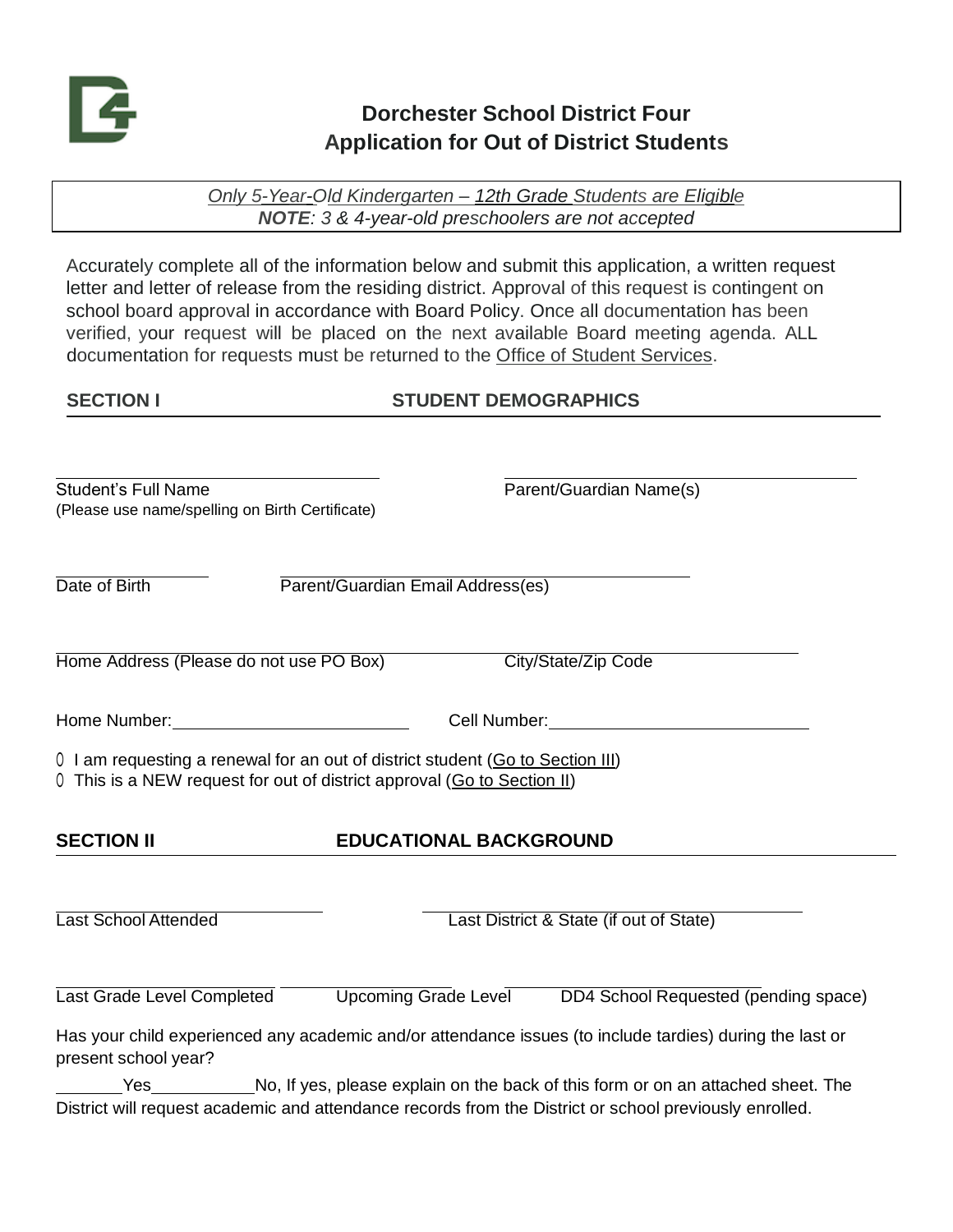

Was your child suspended or expelled during the last or present school year?

Yes \_\_\_\_\_\_\_\_\_No, If yes, please explain on the back of this form or on an attached sheet. The District will request disciplinary records from the District or school previously enrolled.

Has the student previously attended a school in Dorchester County School District Four?

Yes No. If yes, when?

Reason for Leaving?

#### **SECTION III OUT of DISTRICT REQUEST**

Reason for request to attend Dorchester County School District Four: (Please  $(\sqrt)$  check one.)

○ Residence is closer to schools in Dorchester County School District Four. (See S.C. Code Ann. §59-63-480)

○ Student owns property assessed at \$300.00 or more in Dorchester County School District Four (assessment notice from Dorchester County required) (See S.C. Code Ann. §59-63-30 &§59-63-45)

0 Other, Please Explain: 0 Other, Please Explain:

If requesting a renewal of an out of district approval, please attach one letter of recommendation from a school administrator.

This request must be approved by the Dorchester County School District Four Board of Trustees in accordance with Board policies, applicable State and federal laws. Upon approval, the District will notify the parent/guardian of the Board's decision. Pursuant to Board Policy JFAB, the District may charge a tuition fee. The parent/guardian will be responsible for out-of-district tuition fee of \$500.00 in accordance with the policy. Once payment is received, the parent/guardian may set an appointment with the designated school to register their child for the approved school year. Out-of-district approvals are valid for only the year approved. Continued enrollment requires annual approval.